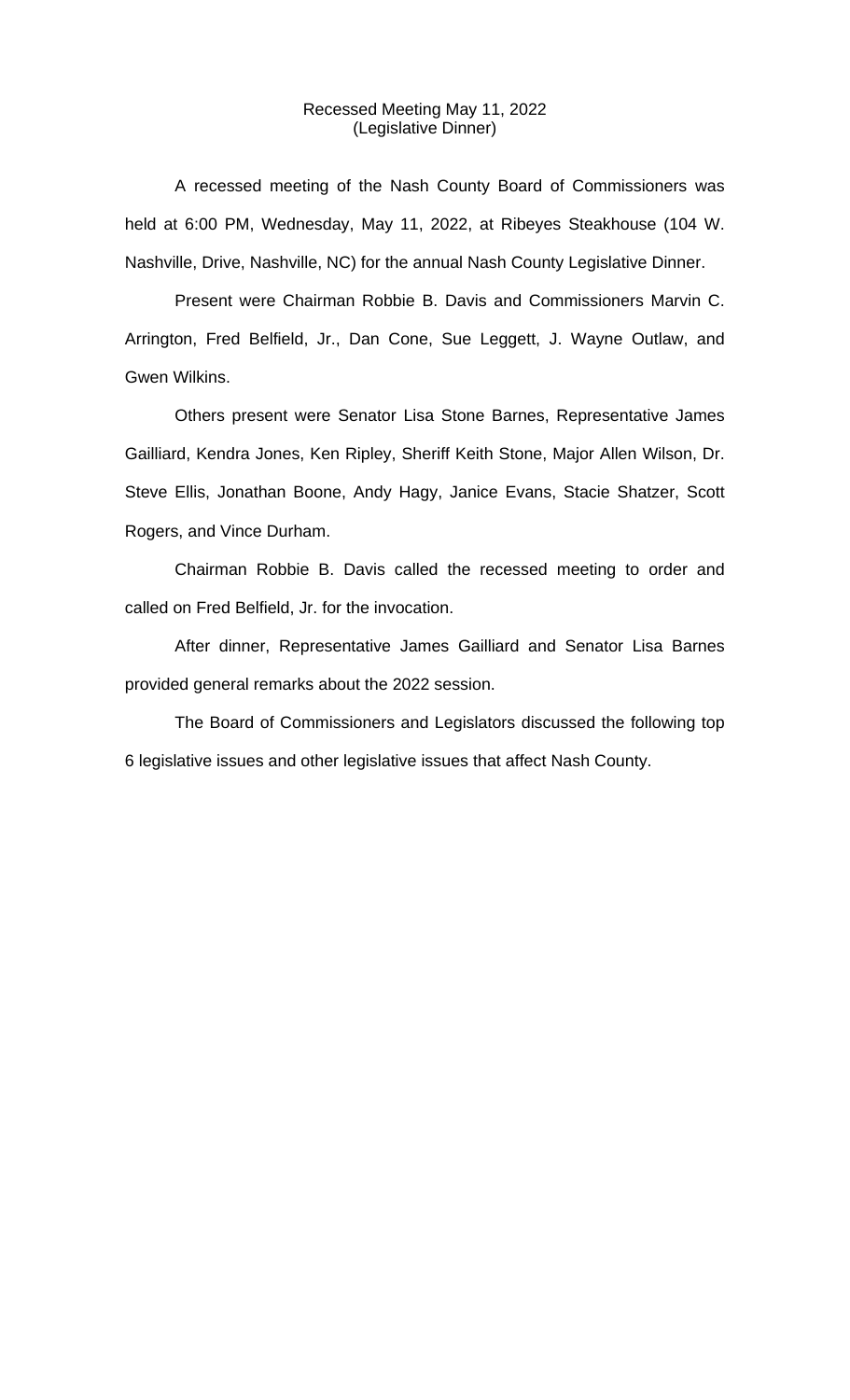# **Nash County Legislative Dinner** May 11, 2022 **Legislative Priorities**

#### Top 6 Legislative Issues that Affect Nash County:

 $\mathbf{I}$ 

- Make transport of mental health patients across the state a state responsibility.
- Support state funding for local industrial site development.
- Support legislation that promotes opioid prevention initiatives.
- Continue to support funding (Growing Rural Economies with Access to Technology =  $\bullet$ GREAT) & other high speed internet program. Also, support county options for extending high speed internet into underserved and unserved areas of counties.
- Support current expenses for public schools, fully reinstate lottery proceeds for the Public School Building Capital Fund, and support a \$1.9 billion statewide education bond.
- Oppose unfunded mandates and shifts of state responsibilities to counties.

## **Other Legislative Issues that Affect Nash County:**

- Elimination of the sunset (2023) for Abandoned Manufactured Home Authorizing Legislation.
- Eliminate second primary elections.
- Provide for and fund a comprehensive statewide approach to hydrilla control in public water reservoirs.
- Provide regular funding for stream clearing.
- Allow sales tax redistribution flexibility beyond the current limited uses.
- Support legislation to allow state and Medicaid reimbursement for home visits by Community Paramedics for medical, behavioral health or substance use disorder patients.
- Provide funding or allow NCDOT to improve private roads that are currently open to the public but not state maintained.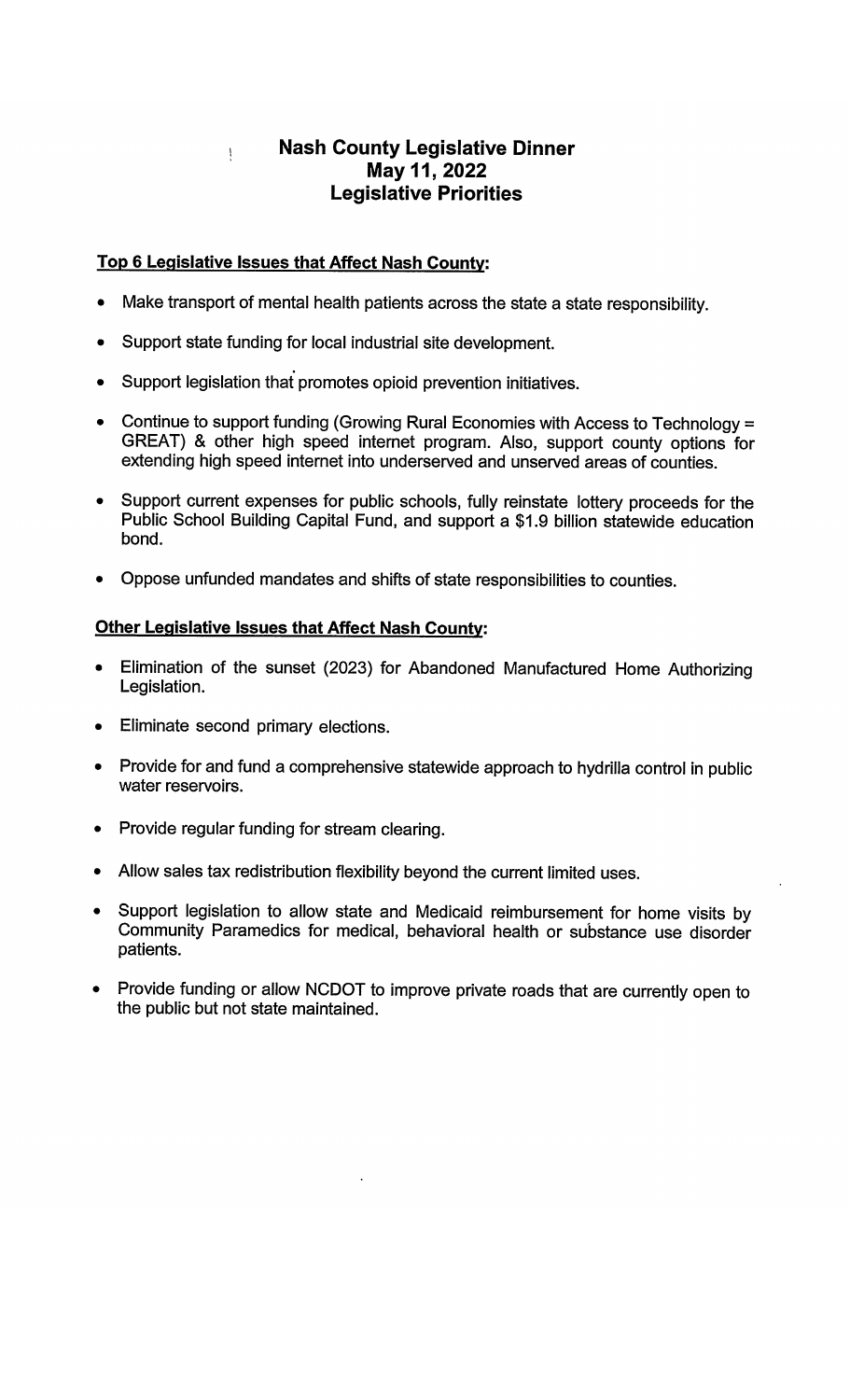Chairman Davis on behalf of the Nash County Board of Commissioners

presented the following resolution to the legislators for their consideration and

support.

### NASH COUNTY RESOLUITION OPPOSING THE OMISSION OF LEFT TURN LANES AT THE OLD CARRIAGE ROAD AND SUNSET AVENUE INTERSECTION

**WHEREAS, it is in the interest of Nash County that residents, visitors, and commercial** traffic have easy, safe, efficient and economical access to travel and roadway systems throughout the region; and,

WHEREAS, it is important to Nash County to support businesses along the travel routes in the County; and

WHEREAS, Nash County depends upon the sales and gas tax benefits and revenues of the motoring public at commercial establishments in Nash County along and near travel routes to fund services within the County; and

WHEREAS, the Nash County Board of Commissioners has been contacted by all of the business owners at the Old Carriage Road and Sunset Avenue intersection; and

WHEREAS, these business owners feel that the revised plan to eliminate all left turn lanes at this intersection will create confusion, impose undue inconvenience and seriously adversely affect their business interest; and

WHEREAS, the Nash County Board of Commissioners strongly opposes any plan that will prove to be detrimental to local businesses, such as limiting the flow of ingress and egress to these businesses.

NOW, THEREFORE, BE IT RESOLVED that the Nash County Board of Commissioners does hereby request the North Carolina Department of Transportation, Office of the Governor, and the North Carolina General Assembly further investigate alternatives to the revised plans for the intersection at Old Carriage Road and Sunset Avenue in Nash County, North Carolina and reinstate left turn lanes as per the original plans at this intersection.

BE IT FURTURE RESOLVED that a copy of this resolution be forwarded to the North Carolina Department of Transportation, The Office of the Governor of North Carolina and to members of the North Carolina Senate and House of Representatives who serve Nash County.

Adopted this the 2<sup>nd</sup> day of May, 2022.

**ATTEST:** 

Janice Evans, Clerk to the Board

Robbie B. Davis, Chairman Nash County Board of Commissioners